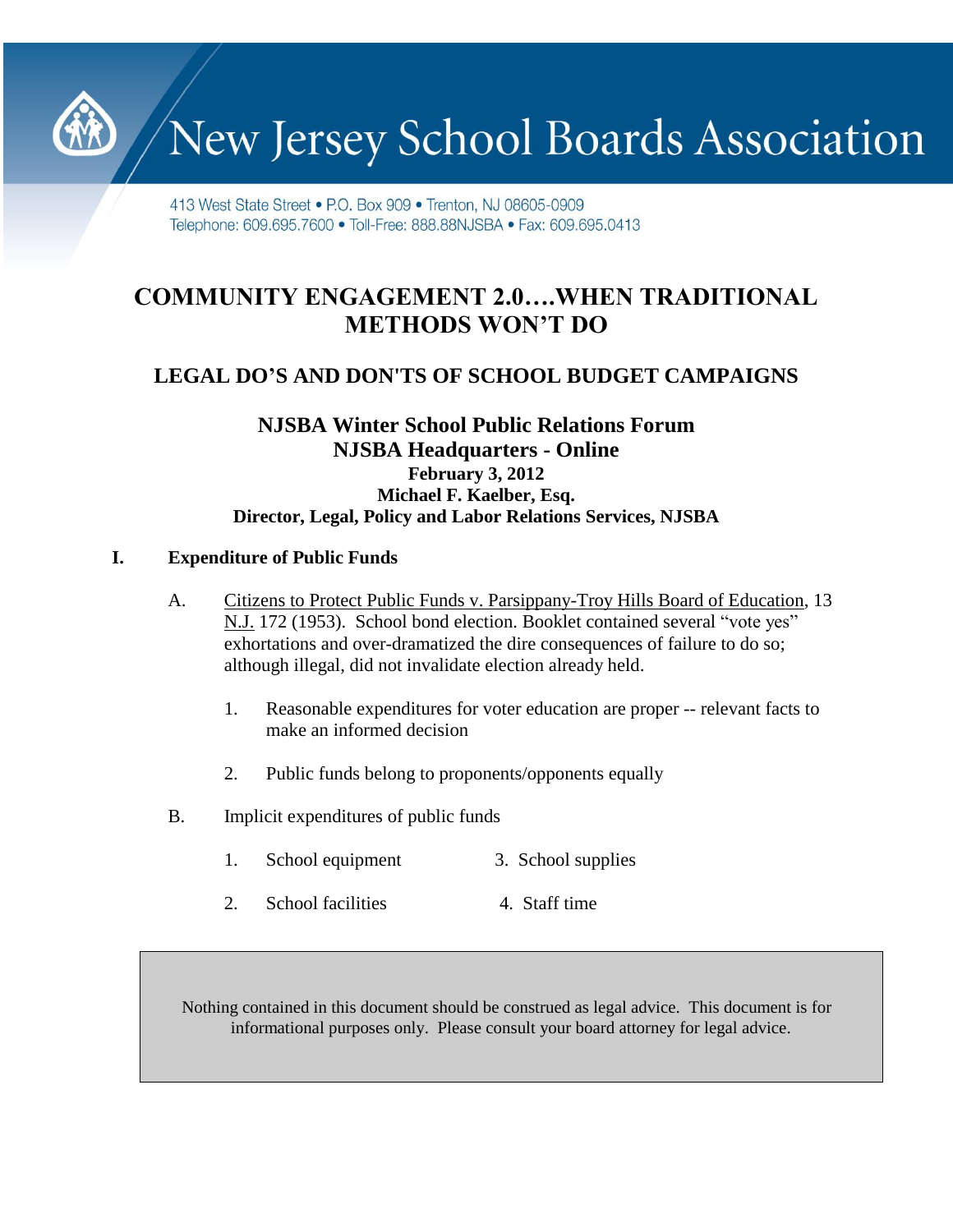- C. Examples of proper ways to advocate budget
	- 1. Public Forum- both sides 4. Position statement to reporters
	- 2. Radio/TV debates 5. Publications if even-handed
	- 3. Community meetings

If no public monies are involved, a board member may speak in favor of, or against, the budget. However, board members should be aware that the school ethics laws and local board policies would govern their public statements. In general, board members may express their opinions as long as they do so as a private individual, identify themselves as a board member indicating that their opinion is their own and not that of the board, and the information is accurate and not confidential. See SEC Advisory Opinions A-02-06 (3/10/06), A03-07 (4/02/07).

- D. Use of outside groups/civic associations
- E. Rulings on Referendum/Budget literature—Information v. Advocacy
	- 1. Fenton v. Sullivan (Middletown), 1991 S.L.D. 677 Publicity; restraining order entered; board cannot publish and distribute School Scene, a newsletter which advocates passage of a budget question on a ballot.
	- 2. Schettino v. Ridgefield Bd. of Ed., 93 N.J.A.R. 2d (EDU) 224 Unsuccessful candidate challenged flyers entitled "fact sheets" which extolled virtues of present board and its accomplishments and accused opponents of spreading lies, amount to campaign literature. Adversarial and argumentative. Commissioner of Education ordered review procedures for future election publications to assure they are non-partisan.

Editorials in student newspaper distributed 1 day before election supporting board incumbents were not improper -- protected speech.

3. Burghardt v. Mahwah Bd. of Ed., 1993 S.L.D. (November 29)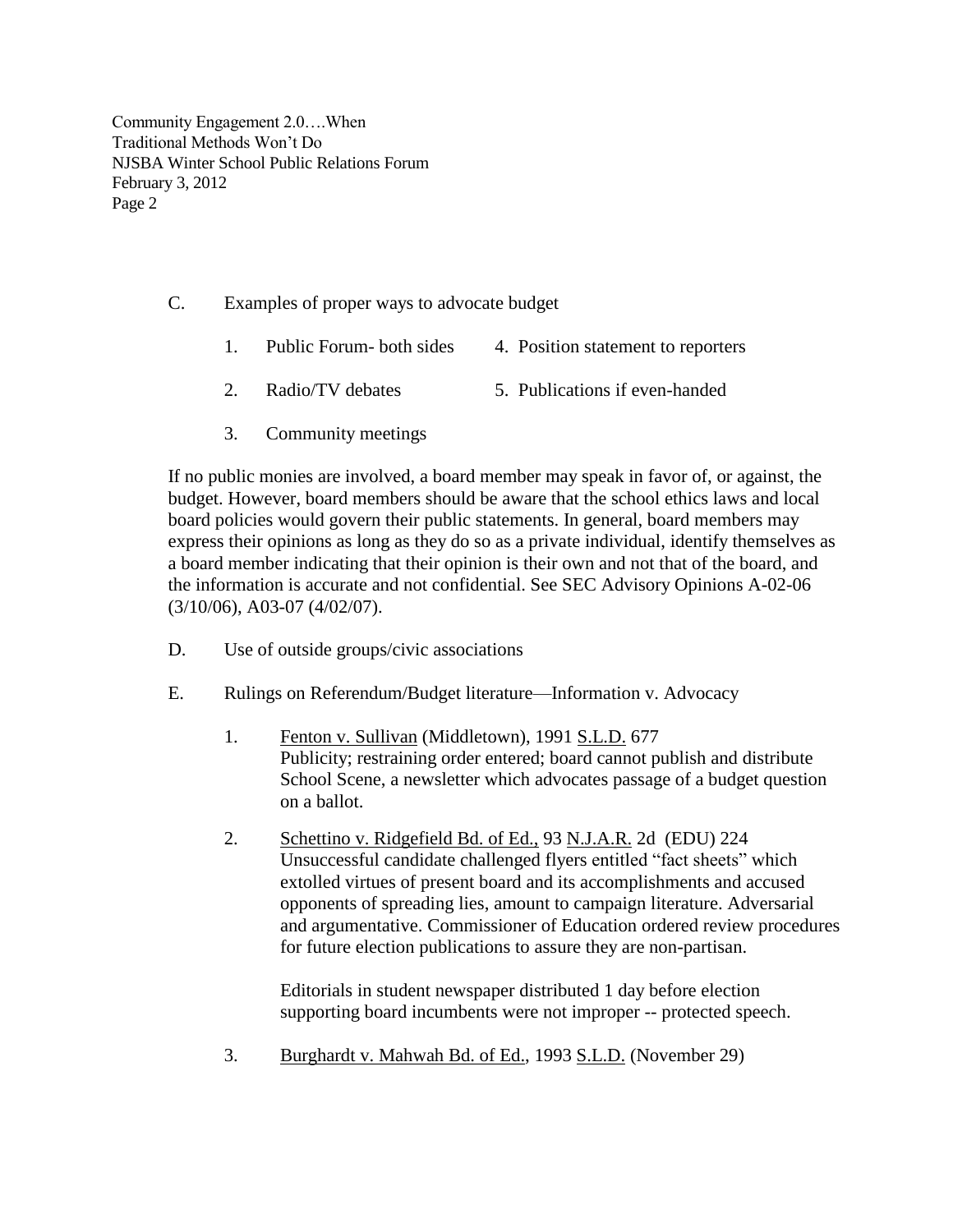> Referenda Advisories, while mostly factual, taken in totality created the impression that voters should vote for budget (mentioned link between real estate values and schools.)

- 4. Old Bridge, 94 N.J.A.R. 2d (EDU) 230. Board's production and distribution of video via cable television advocating passage of budget was an improper expenditure of public funds. Favorable approach in the overall program colored the character and effect as to push it over the line separating info from advocacy. Board was ordered not to spend public funds to advocate budget in the future. However, administrator speech in favor of the budget at a senior citizens event was not improper.
- 5. Magara v. Wall Twp., 95 N.J.A.R.2d (EDU) 532 Portion of school board's referendum newsletter that unintentionally lent itself to misinterpretation must be corrected.
- 6. Enterline v. Hillsborough, 96 N.J.A.R.2d (EDU) 114 School board's 8-page newsletter was an advocacy piece touching on hotbutton local concerns about property values and community image - discussed emotional ramifications of defeat rather than recitation of facts, and was improper. Full board was ordered to publicly review publications for period of one year to assure they did not have influencing effect.

7. Schoen v. Edison, 97 N.J.A.R.2d (EDU) 491.

Board did not act improperly by hiring consultant to prepare referendum newsletter. Board may work for passage of its own initiative with public funds circumscribed by promulgation of materials that are balanced. The board's newsletter, while presenting a "close question" because of its tenor that was favorable to the bond referendum, did not distort or overdramatize the facts. "If there is no evidence that the information provided is deliberately incomplete, inaccurate or selectively biased, the mere absence of the mention of opposing viewpoints is not sufficient to warrant a finding that the material contravenes Citizens to Protect Public Funds."

Also, where board self -policed election materials and didn't use some that the consultant had prepared because it found them one-sided -- even though it paid for them, no violation. Board should have been more diligent in defining parameters for the consultant.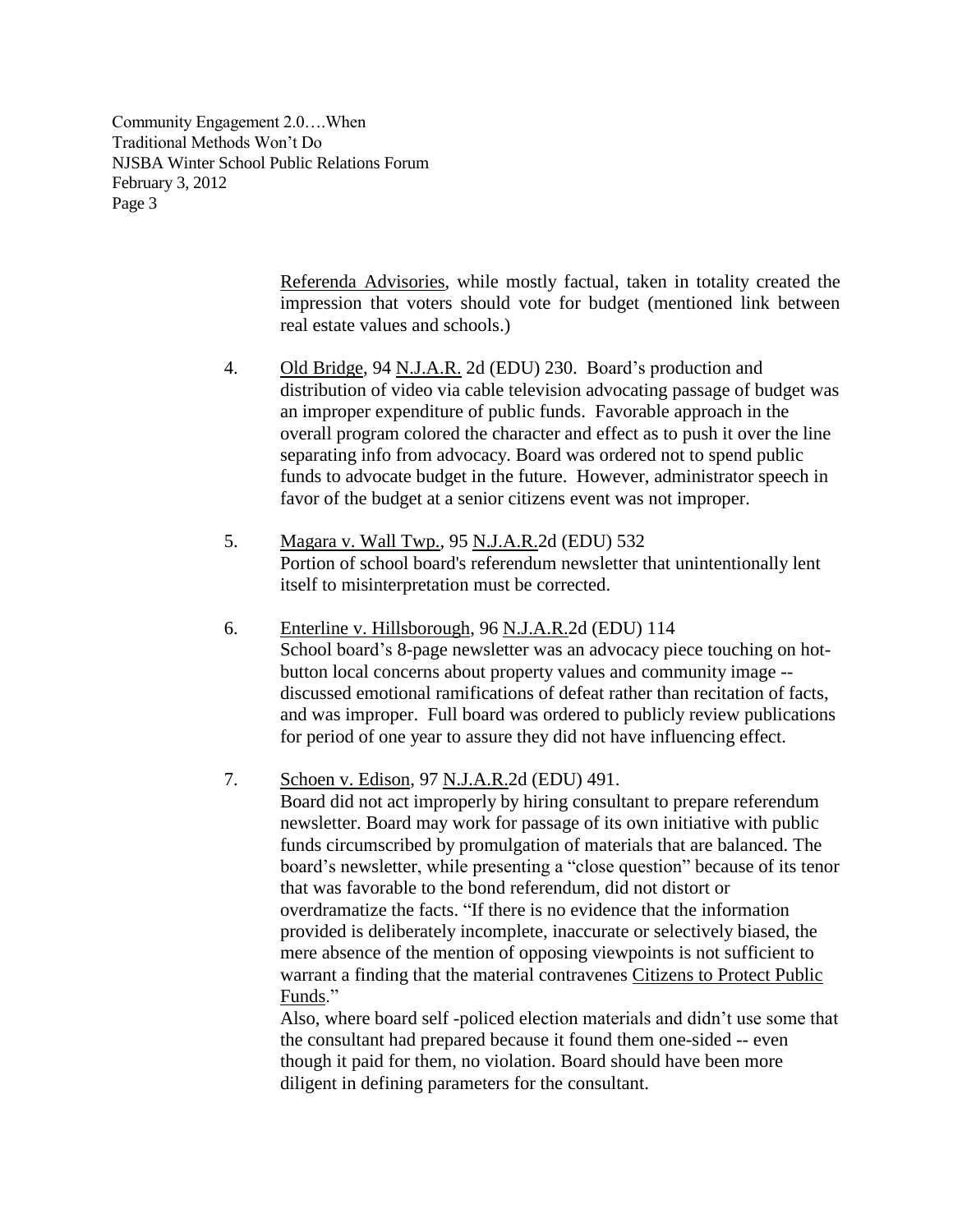- 8. Adams v. Greenwich Twp. Bd. of Ed., 99 S.L.D. (Oct. 5), aff'd St. Bd. 00:May 3) School bond referendum information (community relations information book) did not unfairly advocate any position. One statement taken alone which omitted information about state aid did not show misinformation where four flyers read together made it clear that Board intended to present facts to the voters and to exhort them to ask questions or attend meetings where the bond issue would be discussed.
- 9. Use of Abbott Funds by the Elizabeth Board of Education, 2007 S.L.D. (July 6).Expenditure by Abbott district of \$88,373 for political advertising presenting incomplete information and advocating only one side of a controversial question regarding the purchase of two parcels of land was improper. Although no voter referendum for acquiring land was pending, they were exhortative calls to public action on the side of the board in a local political controversy in midst of contentious city council primary election in violation of Citizens. Use of public funds for advocacy/political advertisement is at heart of Citizens. The Commissioner deducted \$88,373 from the board's 2006-07 school budget.
- 10. State Board affirmed Commissioner's ruling that school board improperly spent funds, and Deputy Commissioner's remedy of \$88,373 deduction from the board's 2006-07 school budget, where the Board improperly spent that sum on political advertising, presenting incomplete information and advocating only one side of a controversial question regarding the purchase of two parcels of land. The color brochure and four television spots, presented incomplete information, were exhortative and one-sided in violation of Citizens to Protect Public Funds, 13 N.J. 172 (1953) and were an ineffective and inefficient use of State money. [IMO Elizabeth,](http://www.state.nj.us/education/legal/sboe/2007/dec/sb21-07.pdf) St. Bd. 2007:Nov. 7.
- 11. Court affirms State Board decision to deduct from the Elizabeth Board's 2006-2007 fiscal year the sum of \$88,373 to compensate for board expenditures during the prior fiscal year for a 20-page brochure and television communication that amounted to political advertisement and contained misrepresentations and criticized the mayor, in connection with a campaign to build new schools in Elizabeth. [In the Matter of the Use of](http://lawlibrary.rutgers.edu/courts/appellate/a2409-07.opn.html)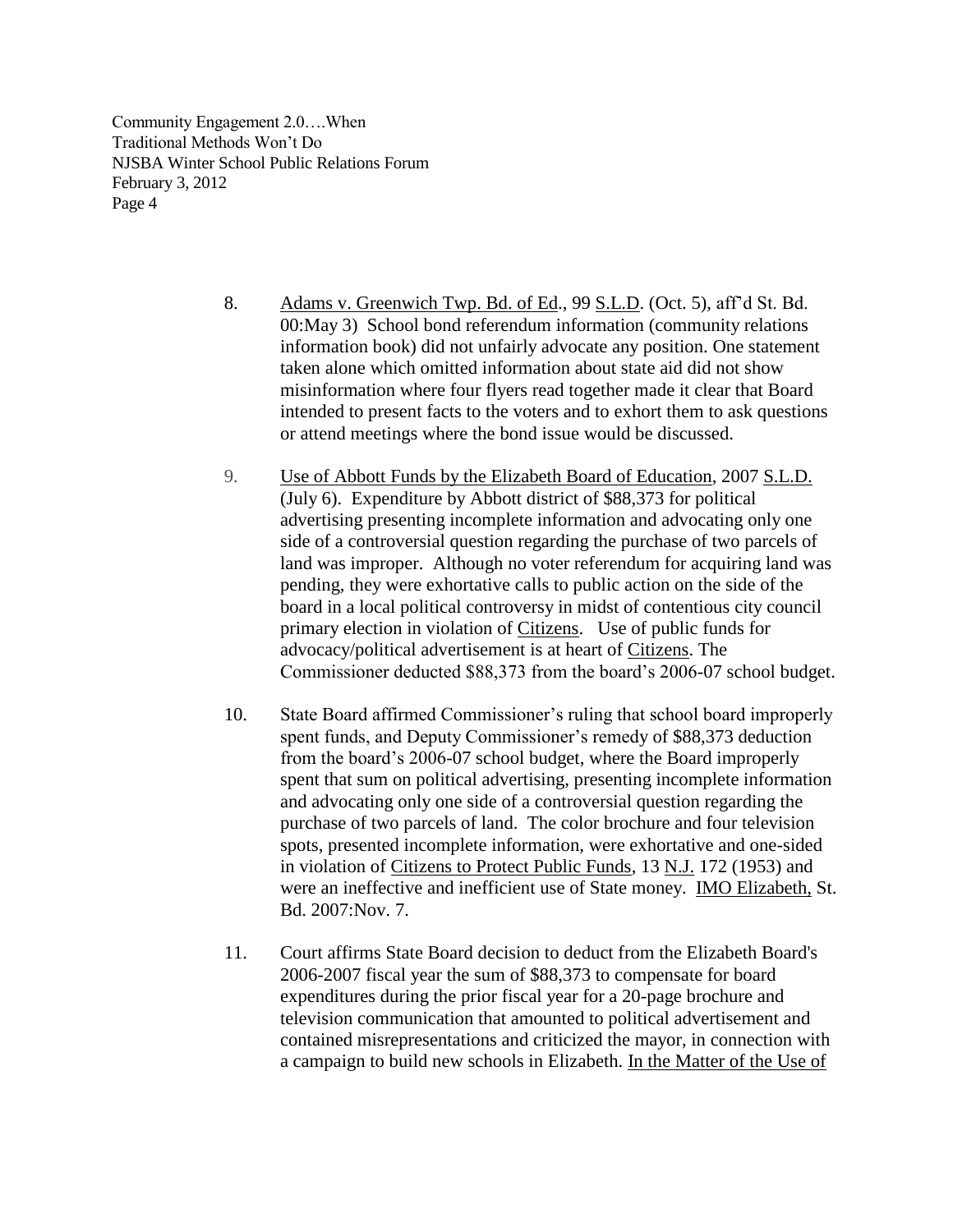> [Abbott Funds,](http://lawlibrary.rutgers.edu/courts/appellate/a2409-07.opn.html) App. Div. unpublished opinion (A-2409-07T3, August 18, 2009)

- F. Accountability Regulations Public Relations
	- 1. N.J.A.C. 6A:23A-5.2
		- a. Communications to community at large 90/60 days before election
		- b. Executive County Superintendent approval
		- c. Promotional efforts to advance school election position prohibited
		- d. Cost-effective, not excessive.
	- 2. N.J.A.C. 6A:23A-9.3 Efficiency Standards Public Relations
	- 3. N.J.A.C. 6A:23A-22.6 Charter Schools and Public Relations

#### **II. Distribution of Literature**

**A. Students**- N.J.S.A. 18A:42-4. Literature given to students for them to take home cannot promote, favor or oppose candidate, bond issue, proposal, public questions—nor may students be asked by school officials/employees to take engage in activities that promote, favor….etc.

 *No literature which in any manner and in any part thereof promotes, favors or opposes the candidacy of any candidate for election at any annual school election, or the adoption of any bond issue, proposal, or any public question submitted at any general, municipal or school election shall be given to any public school pupil in any public school building or on the grounds thereof for the purpose of having such pupil take the same to his home or distribute it to any person outside of said building or grounds, nor shall any pupil be requested or directed by any official or employee of the public schools to engage in any activity which tends to promote, favor or oppose any such candidacy, bond issue, proposal, or public question. The board of education of each school district shall prescribe necessary rules to carry out the purposes of this section.*

- 1. Pupils improperly given literature that favors
	- (a) Madison Township, 1974 S.L.D. 744. Advocacy newsletter printed and distributed by PTA to pupils who took it home violated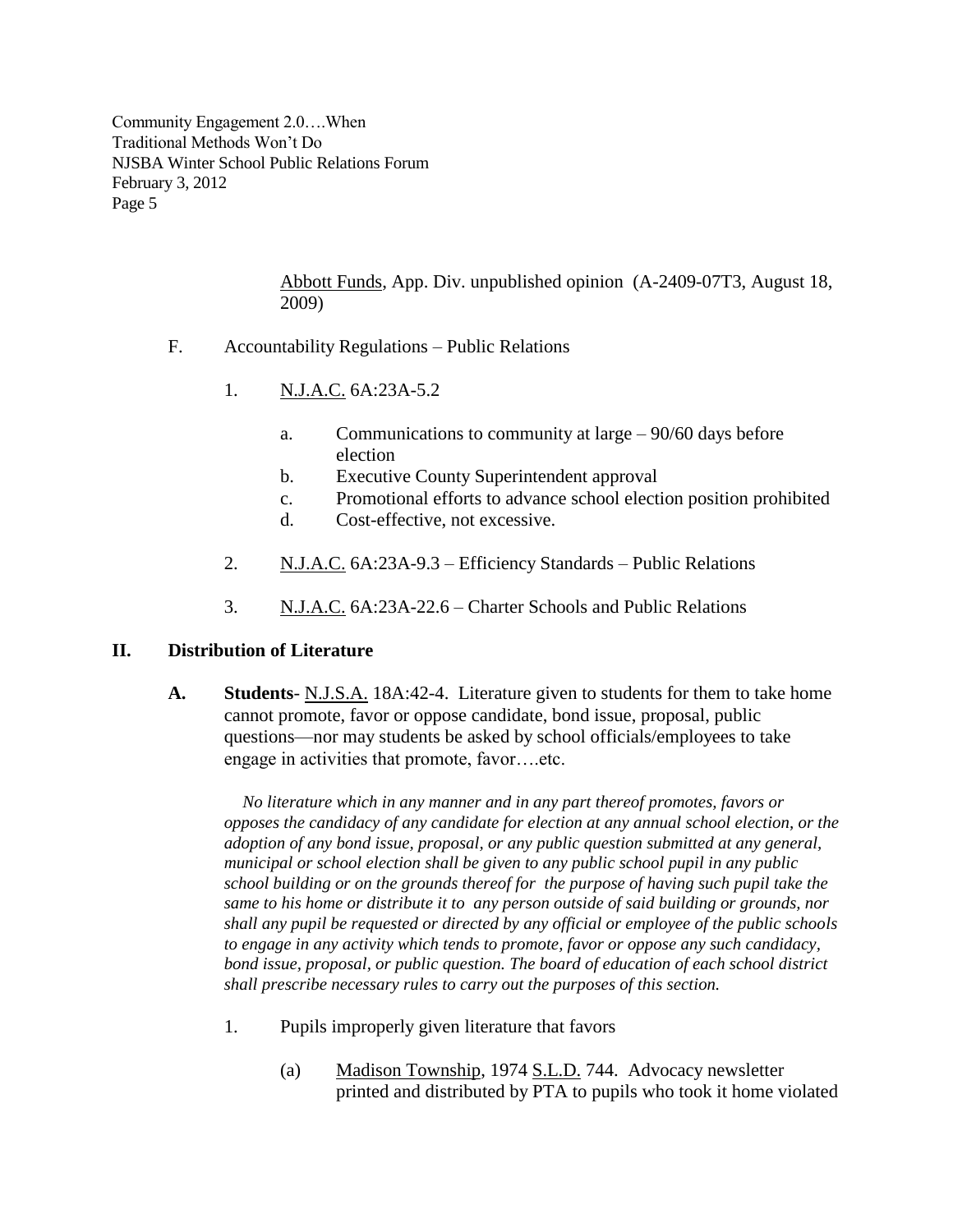> the law and board policy, and principal was reprimanded for allowing. This and other irregularities not sufficient to overturn election. (Poster placed within 100 feet of one building entrance but more than 100 feet from entrance closest to polling room did not violate electioneering law (now repealed); candidate who at his rally allowed a raffle of a "cheer basket" to benefit fund for concert choir trip to Rumania may have broken law regarding unlicensed raffle.)

- (b) Maurice River, 1986 S.L.D. 2536. Bus driver gave 2 special education students sample ballots favoring several candidates. When CSA found out, took immediate steps to caution staff. Results of the election stand.
- (c) Willingboro, 92 N.J.A.R. 2d (EDU) 564. Distribution of campaign literature by children within 25 feet of the entrance of school during election was electioneering; children with signs inside polling place; poll workers too busy to prevent; no formal complaints filed that day. Also, fraudulent/libelous statements and electioneering within 100 feet of polling place that was not discerned by busy election workers. No effect on outcome of election shown.
- (d) Lacey Twp., 97 N.J.A.R. 2d (EDU) 313, State Board aff'g 97 N.J.A.R.2d (EDU) 90. High School principal wrote letters to past graduating classes encouraging them to vote w/absentee ballots (no violation). School officials campaigned by wearing yes stickers and asked students to vote "yes" during school class time, and to write essays about why they need a new school and held mock elections (complaint dismissed). Calls were made from a local engineering firm that could benefit from the construction of a new school (no violation). Interviews of BOE members made on school-sponsored TV channel 21 -- no opposing viewpoints asked for (if proven, could be violation).Other irregularities: No proof of certain facts; also no showing that election was affected. Boards should be reminded of prohibitions under N.J.S.A. 18A:42-4.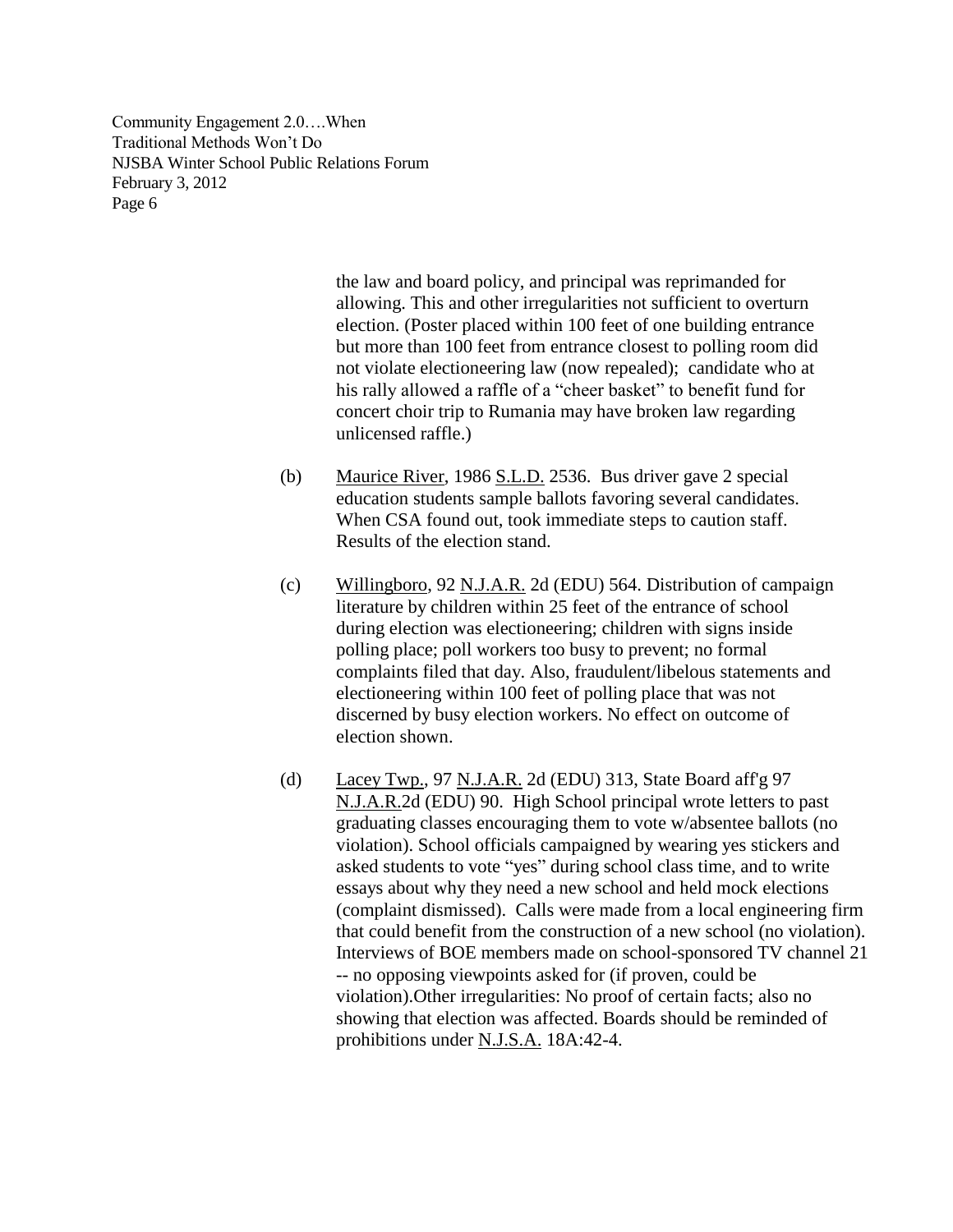- (e) Bonette v. East Amwell Bd. of Ed., 2005 S.L.D. May 18. District had students bring home the monthly newsletter which included an article promoting the passage of the District's budget (contained language "As parents we cannot allow people who do not have children in the school to dictate their education.") Citizen's request for cease and desist order was denied because 1 month after the election the district had already taken corrective action and recurrence was unlikely. Board had mailed a corrective letter to all 1,381 registered voters in the Township of East Amwell explaining that it had inadvertently allowed the article to be published in *The Cougar Courier*. The Board stated that it should not have published the article, that it regretted that the content of the article was not more carefully scrutinized, and stated that the Board and the Administration would review its policies to prevent any future occurrences similar to the above.
- 2. Neutral literature may be carried home by pupils
	- (a) Lindenwold, 1972 S.L.D. 241. Reminder "to vote" given to students by the PTA to take home, *while presumably implies* a "yes" vote, is permissible as it *doesn't direct* a "yes" or "no" vote.
	- (b) Lawnside, 1978 S.L.D. 489. Short brochure given to students by teachers containing "Vote for the candidate of your choice." ―Whether and how you vote will affect the schools for years to come." "Play an active role -- children are depending on you." Did not violate N.J.S.A. 18A:42-4 but did violate N.J.S.A. 18A:14-97 regarding disclosure of identification. However, election not set aside-board directed to strengthen its policies to prevent future occurrence.
	- (c) Somerdale, 1982 S.L.D. September 24. Letter carried home by students no violation as it only gave information about date of candidates' night and advised that a newsletter about election coming in the mail. Also, school board's newsletter with bond information was permissible; although it favored an affirmative vote, it gave a fair presentation and didn't exhort vote yes and specifically says, "Whatever your views on the merits and demerits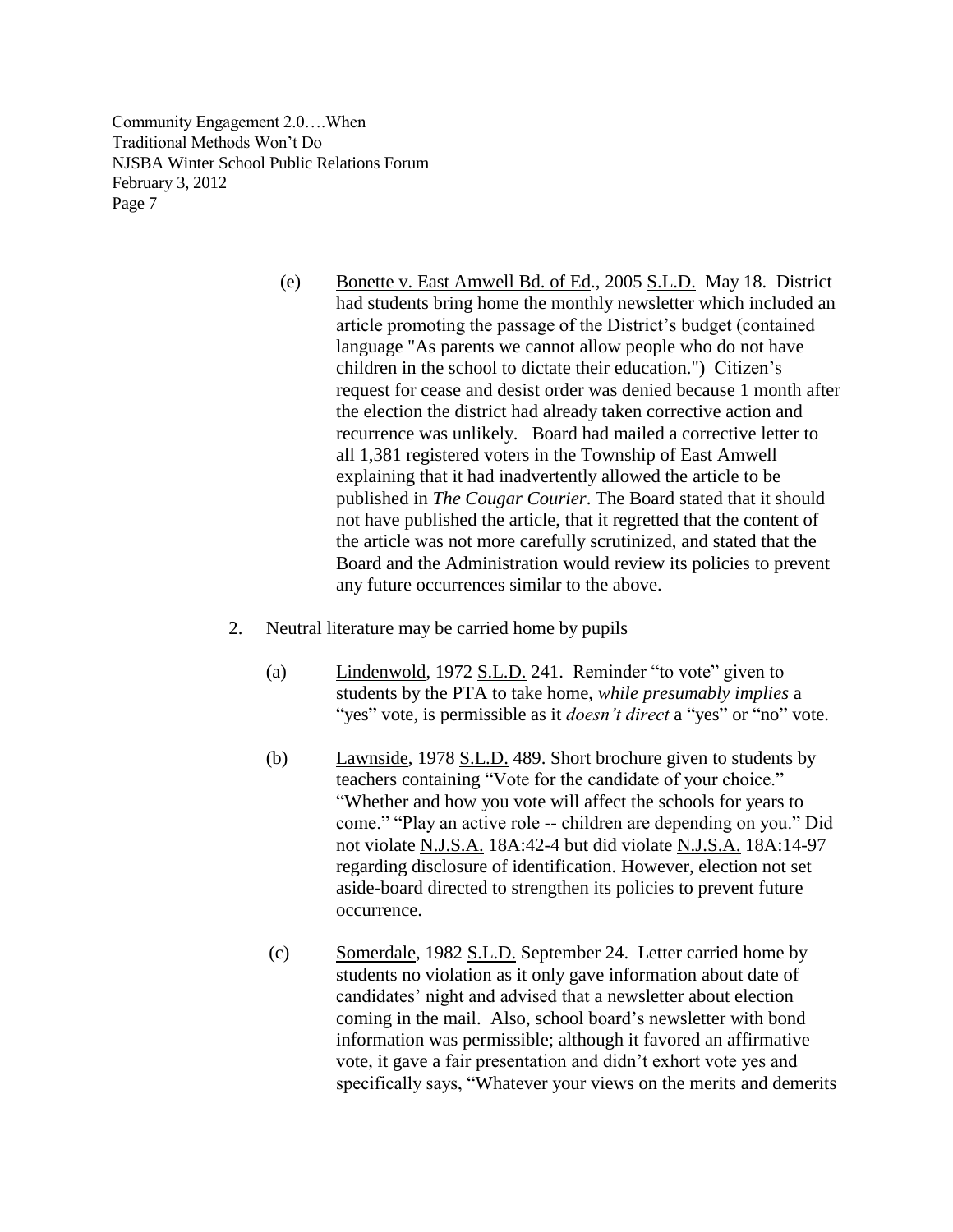> of the proposals, please exercise your right to vote." Although it contained resumes of only two candidates, all had been approached.

- (d) Chester Twp. unreported App. Div. June 17, 1997, A-3360-96T2. Providing students absentee ballots partially completed by PTA as to reason for voting by absentee ballot was motivated by zeal, not fraudulent motive. Also board could hold a meeting at time of election if the election was not discussed. Election stands -- no showing that electorate will thwarted.
- 3. Board policy must adopt policy to address the restrictions on the distribution of literature by, and the use of, pupils in elections.
- **B.** Using Pupil Records– N.J.S.A. 18A:36-19; N.J.A.C. 6A:32-7.1 et seq. Use of student records for campaign purposes contrary to pupil record laws that limit access.
	- 1. Woodbridge Flyer March 1993 -- example of biased exhortative by board. Not challenged. Also, it was mailed "to parents of" named students in district. November 1996 not as extreme but advocates passage and addressed to "parents of."
	- 2. Willingboro, 92 N.J.A.R. 2d (EDU) 564. Mass mailings and phone calls to parents of students supported inference that district employees improperly used pupil records. While these and other irregularities were violations, there was no claim that a particular vote was prevented thereby; election not overturned. Distribution of literature which did not show source of payment and printer did not affect outcome of election. Allegations of fraud or libel involving election literature properly resolved in other forums.
	- 3. Old Bridge, 94 N.J.A.R. 2d (EDU) 230 No proof that board authorized distribution of a letter purporting to be from "room mother" coordinator urging room mothers to use their call lists to garner support for the proposed budget.
	- 4. Point Pleasant, 95 N.J.A.R. 2d (EDU) 568 New election not warranted when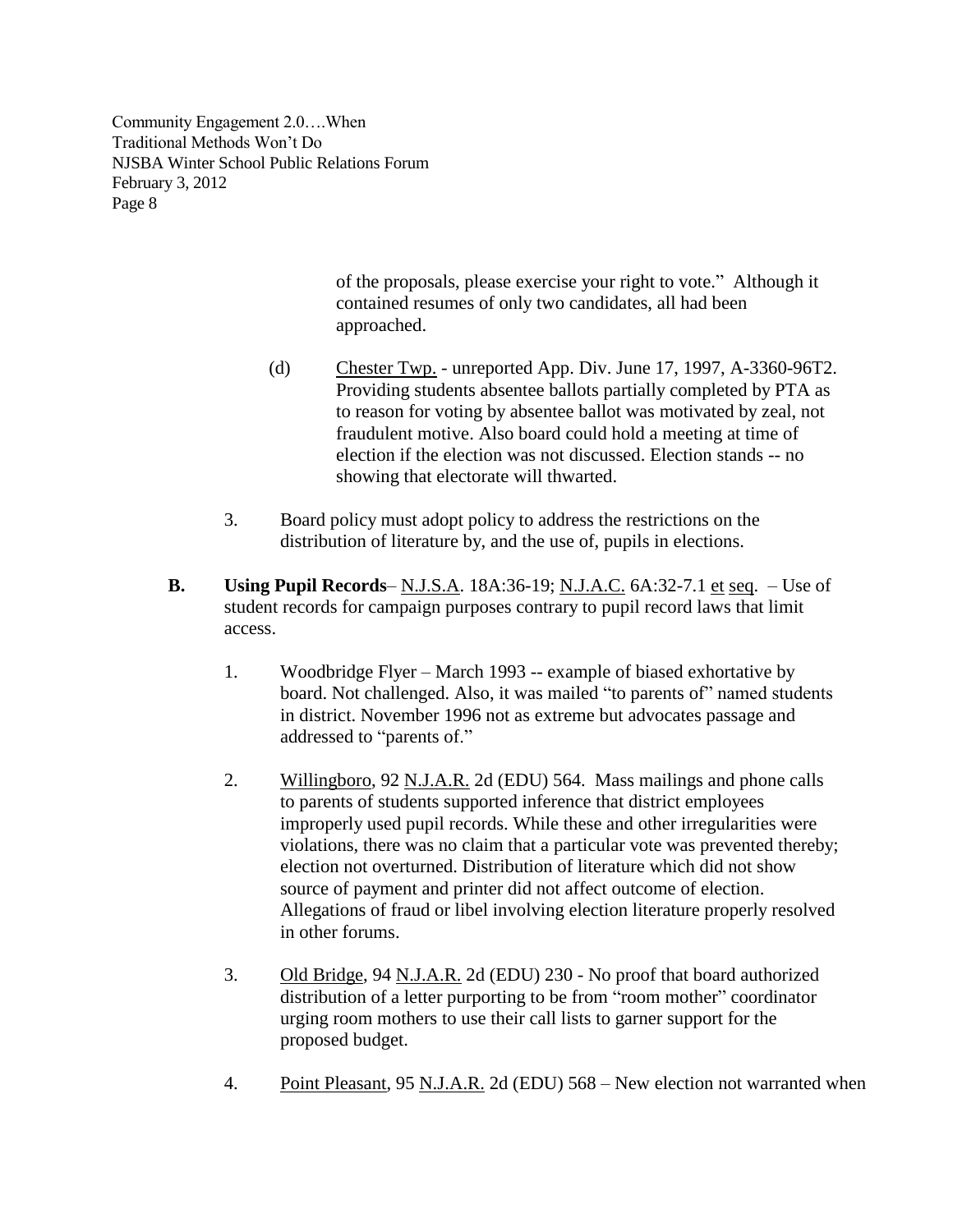> losing candidate fails to show any statutory election violation based on the successful candidate's use of student directory labels but board directed to develop and adopt policy regarding release of student directory information and sale of labels. Candidate purchased mailing labels from PTA for a permissible mailing by PTA for a bond referendum. Labels ended up on candidate's election material; beyond control of school district; no showing school equipment was used or election outcome affected.

5. Carteret, 96 N.J.A.R. 2d (EDU) 296 – Teachers called parents urging them to vote, with phone numbers obtained from student information cards filled by students at start of year; one was unlisted. Held: the student information was not "pupil record" but board should regulate by policy the use of such personal information collected by teachers. Directory information can be disclosed only where it has been published pursuant to parental notification and an opportunity to request that the district refrain from disclosing such info. However, calls did not improperly influence school board election.

## **III. Identification required for printed literature**

- A. Prior Law
	- 1. N.J.S.A. 18A:14-97 et seq. (repealed) Prohibited printing, distributing, etc. any matter (except news items) having reference to any election unless printer is identified. Penalties - N.J.S.A. 18A:14-104 -DP—\$500 fine, up to one year's imprisonment.
	- 3. McIntyre v. Ohio Elections, 514 U.S. 334 (1995) Ohio statute banning anonymous political campaign literature violated First Amendment.
	- 4. Pleasantville, 95 N.J.A.R. 2d (EDU) 576. Bond referendum for building High School passed. Despite the numerous improprieties, results must stand in absence of clear and convincing evidence that they affected or were sufficient to alter election outcome. Printed literature that was sent to homes in advance of election had no indication who printed or paid for it was merely a "technical" violation of N.J.S.A. 18A:14-97 (now repealed) -- because it provided return address which identified publisher as the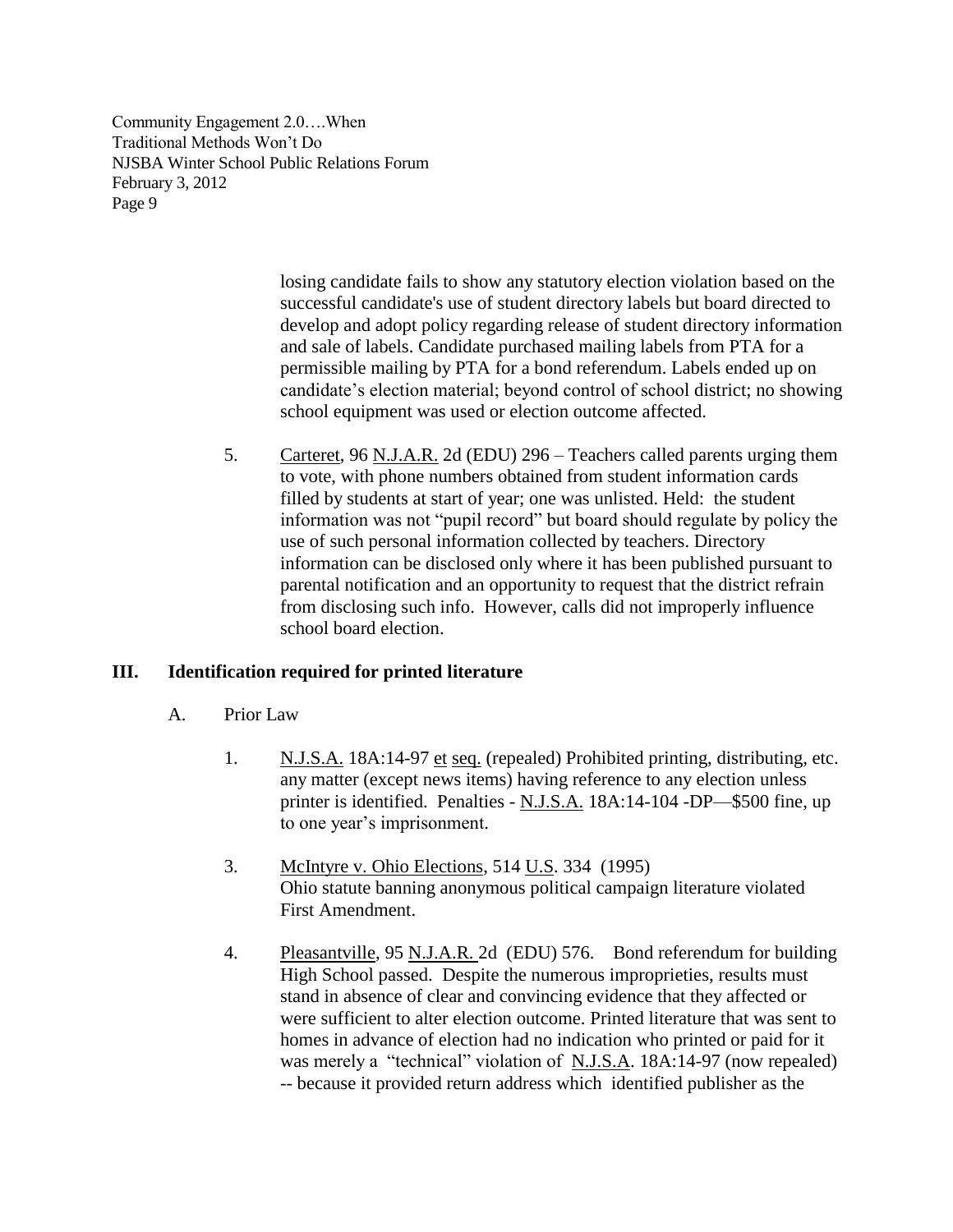> schools. (Other improprieties included using children to distribute brochures; conduct of unlicensed raffle; two persons wearing "vote yes" buttons on premises; students bribed with pizza party to get friends/family to vote; challengers not properly appointed.)

- 5. P.L. 1995, c. 278 Transfers School Elections to County—repeals old laws -- challenges in Superior Court.
- 6. P.L. 1995, c. 391 N.J.S.A. 19:44A-22.2, 22.3; N.J.A.C. 19:25-13.1 et seq. – ELEC law re: identification of source of financing for campaign "communications" that must be reported to ELEC (broadly defined— any form of advertising directed to the electorate including phone call w/recorded message, etc.) -- law is narrowly-tailored to help effectuate the State's compelling interest in preventing corruption in connection with the financing of campaigns for public office. Must have name and residence of person/group/committee and "paid for by" language. *De minimus* exceptions. ELEC - (609) 292-8700.

## **IV. Advocacy Tactics by Boards of Education**

- A. Raffles N.J.S.A. 19:34-39, 40 no person shall give or receive gifts, other valuable consideration to induce a voter to vote or to refrain from voting at any election. Selling raffle as incentive to vote prohibited. Third degree crime.
	- 1. Madison Township, 1974 S.L.D. 744. Raffles prohibited. At rally for candidate's reelection candidate allowed raffle of cheer basket to benefit fund for concert choir trip to Rumania. Sent to prosecutor to determine whether raffle was to induce vote and if criminal penalties are warranted for unlicensed raffle.
	- 2. Rahway –1988- Raffle drawing held on election day at school for bike or ToysRUs certificate.
	- 3. Pleasantville, 95 N.J.A.R. 2d (EDU) 576. After voting, principal on premises thanked voter for supporting the bond and handed him a ticket for turkey raffle. Raffle was to determine which class could encourage most voters to participate in election -- asked voter which class had asked him to come out and vote. Conduct of an unlicensed raffle violates school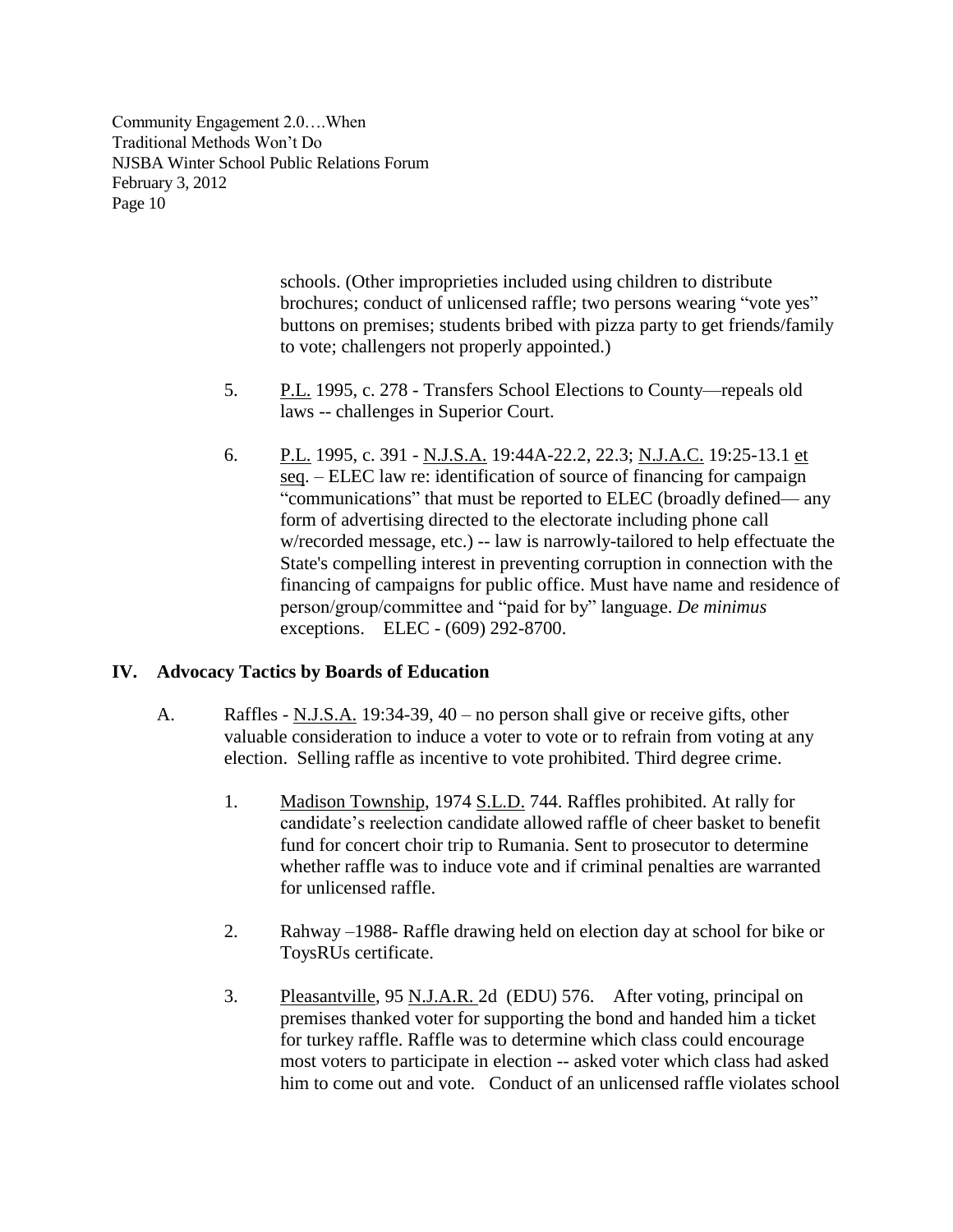election statutes (now repealed) interference w/election process.

- 4 Legalized Games of Chance Control Commission oversees raffles, "Raffles Licensing Law" N.J.S.A. 5:8-50
- B. Scheduling of PTO/Back to School Night
	- 1. Lindenwold, 1972 S.L.D. 241. PTA meeting scheduled at same time as election was not a violation on the basis that the additional voters present were more likely to be those with students who would benefit from a passed budget. Not a statutory violation to hold on same day if not held within 100 feet of the polling place (voting room) or if no electioneering, but not advised unless regularly-scheduled as could raise suspicion of misconduct or collusion between board and PTA.
	- 2. Hainesport, 92 N.J.A.R.2d (EDU) 504. Candidate's presence at parentteacher bake sale immediately outside polling area was inappropriate, creating an advantage not available to other candidates but not sufficiently serious to support voiding election; in future candidates should not remain within 100 feet for longer than needed to cast a ballot.
	- 3. Millstone, 93 N.J.A.R. 2d (EDU) 273. No showing that the presence of "back-to-school night" parents prevented any votes. (Other allegations, not proven, were interference with disabled elderly voters, 20 voters who voted illegally due to late registrations and some other alleged irregularities.)
	- 4. Magara v. Wall Twp., 95 N.J.A.R.2d (EDU) 532. No statutory prohibition against holding "back to school" night at same time as school election, as it is a public goal to increase voter participation in referendum. However, care must be taken to ensure no suspicion is created so as to undermine public confidence in integrity of electoral process.

## **V. Municipality Interference with the Election**

A. Municipal Governing body is subject to Citizens; advocacy pieces regarding school board election should not be funded with taxpayer money.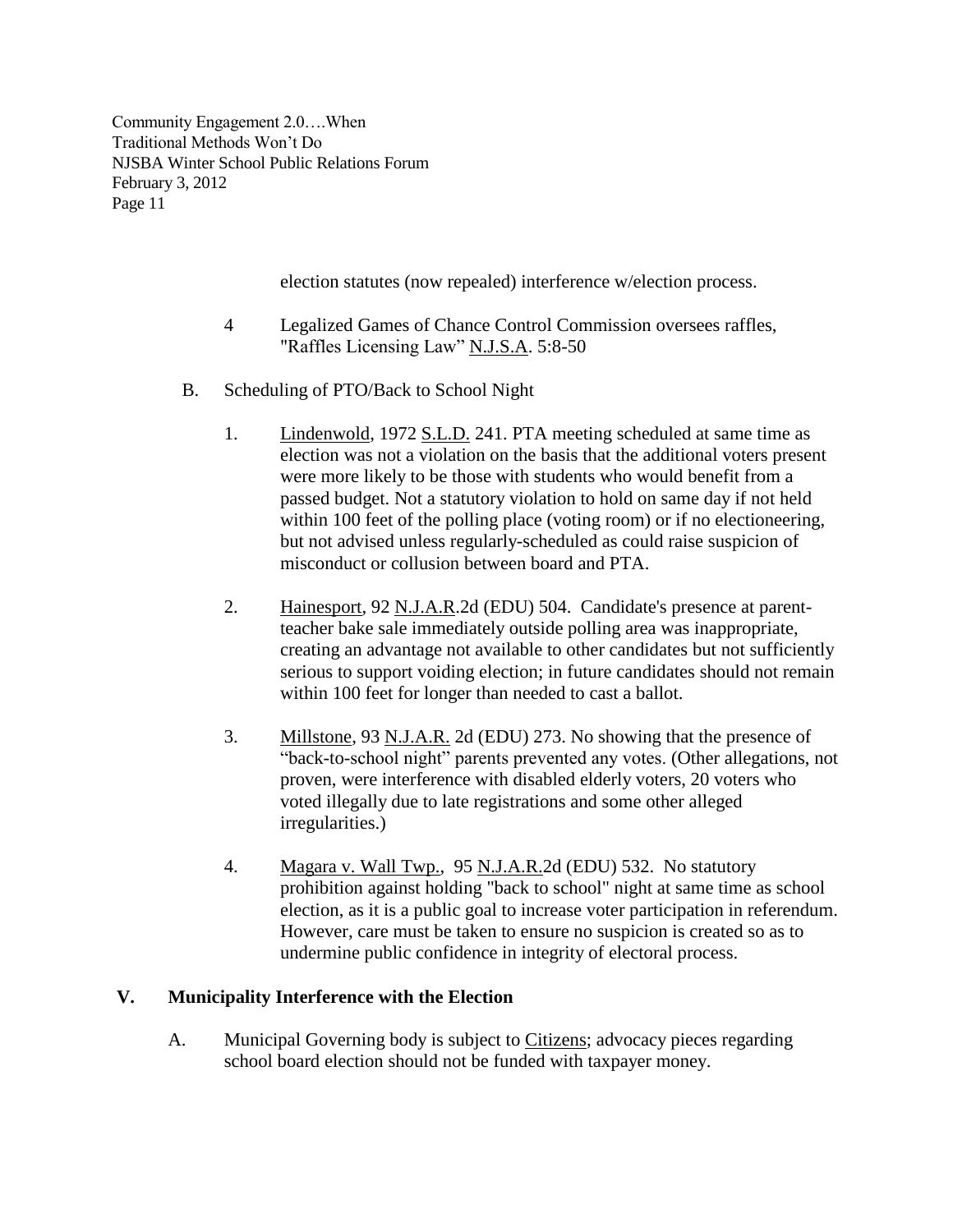- 1. Milltown, 1978 S.L.D. 622. Police presence at special election where board had not requested police was improper where police collected ballots and placed in box and at counting of the ballots, police sat with judges and gave opinions as to validity and gave reports over walkie-talkies to report results immediately. Commissioner ordered board to pursue these violations with chief of police to prevent reoccurrence. No violation for Mayor to campaign personally against the referendum without permission from borough council. "Paid for by" literature should have contained address of the printer in addition to other information. Election results stand as no showing that irregularities clearly affected result of election.
- 2. Ramapo Indian Hills, 96 N.J.A.R. 2d (EDU) 537, aff'd St. Bd. at 742. Alleged improprieties, including allegations that Mayor inserted false accusations against a candidate and included his comments in the candidates night tape and then aired it on local cable TV the day before the election, even if true, failed to show specifically that the will of the electorate was thwarted.
- B. Endorsement of candidates by Republican Municipal Committee chairman is not improper partisan political interference in school board election (93 N.J.A.R.2d (EDU) 360, Brick)

## **VI. Post Referendum Issues**

- A. Challenges to the Election
	- 1. Shuster v. Bd. of Ed. of Twp. of Montgomery, 96 N.J.A.R.2d (EDU) 670. Board's post-referendum change from two-story to one-story school plan was within its discretion and was not unlawful, arbitrary, capricious or unreasonable. No evidence that a majority of the voters intended to approve a two-story plan. Plans said schematics were subject to change, and one-story plan was within cost estimate. (Shuster's motion for restraints had been denied; board's motion for summary decision had been denied.)
	- 2. McVeigh v. Bd. of Ed. of Westwood Regional, 96 N.J.A.R.2d (EDU) 947, aff'd State Board 97 N.J.A.R.2d (EDU) 318. Board's decision to hold bond referenda in snowstorm held not to thwart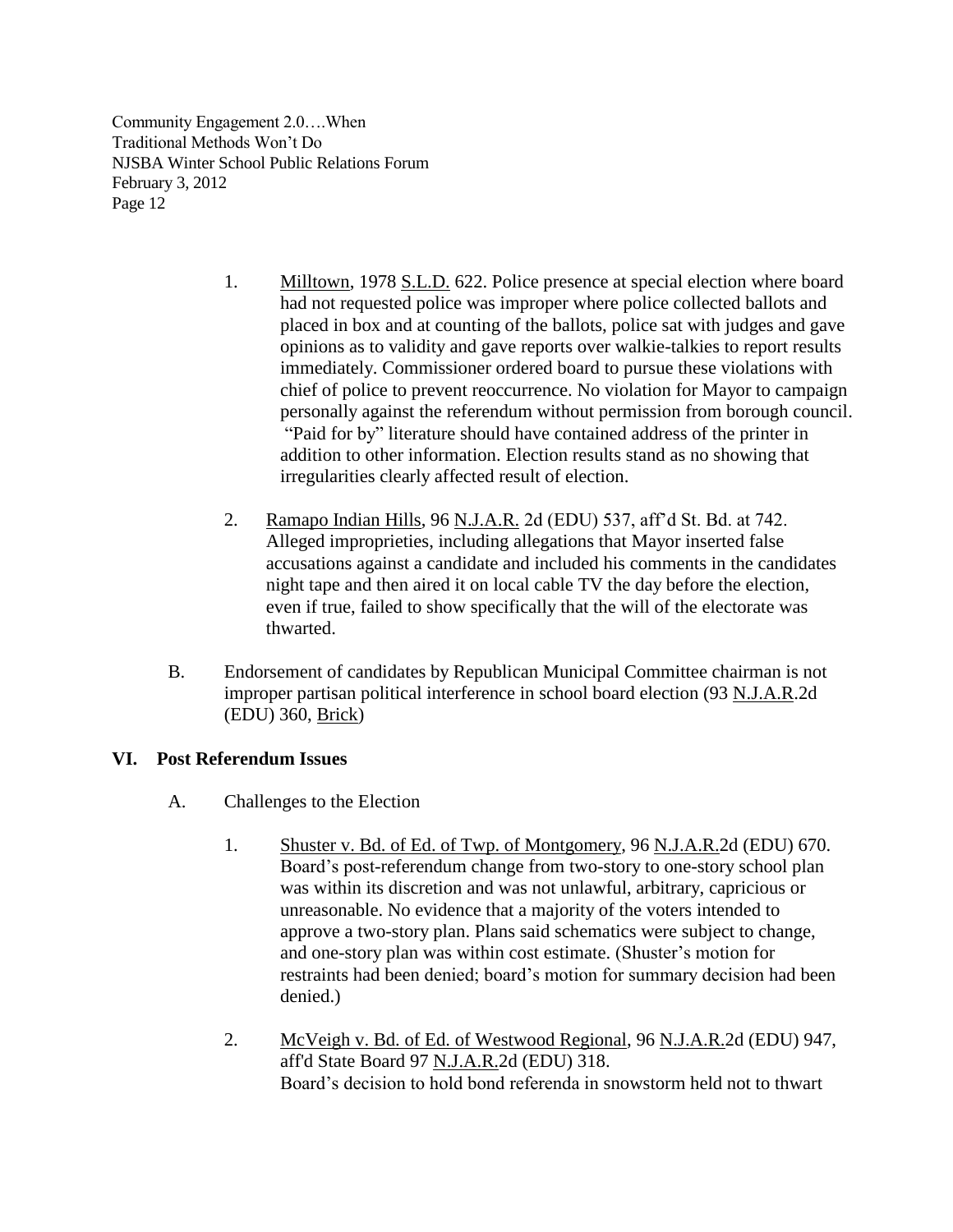> the free will of the electorate -- plaintiff did not meet burden of proof to show that it changed the outcome of the election. Eight inches of snow, school closed early at 12:45; polls from 2 p.m. (dusting only) to 9 p.m.(7 inches); roads plowed; board kept grounds shoveled. No fraud, obstruction of voters, improper practices, tampering, assisting voters, etc. No declaration of state of emergency or cessation of mail the next day. Many persons did vote that day (Dec 19).

- 3. In the Matter of the Special School District Election in the Lacey School District, 97 N.J.A.R.2d (EDU) 90, aff'd w/mod. State Board 97 N.J.A.R.2d (EDU) 313. An election will not be set aside on the basis of mere speculation that the result would have been different. In order for a school election to be invalidated it must be shown that the irregularity influenced the election so as to repress a full and free expression of the popular will. Irregularities alleged regarding using students, and use of district stationery urging support, were not sufficient to affect outcome of election
- 4. Butler, Law Division, Morris County, March 1, 2000. Special bond referendum election results of January 27, 2000 (passed) were set aside as null and void. Superintendent of schools had cancelled Jan 25 referendum election because of snow and held rescheduled election two days later. Court found decision to reschedule was improper. County board of elections should have made the decision to cancel; with at least 14 days' notice of new date. New election was ordered and referendum was defeated.

#### **VII. Conflict of Interest Issues/School Ethics**

- A. In the Matter of the Special School District Election in the Lacey School District, 97 N.J.A.R.2d (EDU) 90, aff'd w/mod. State Board, 97 N.J.A.R.2d (EDU) 313. Fact that person bringing pending challenge of bond referendum for election irregularities is a candidate, does not require dismissal of the petition on the grounds of conflict of interest.
- B. Bd. of Ed. of the Twp. of Chester v. Riley and Beatty, 1998 S.L.D. (April 27), aff'd St. Bd. 1998 S.L.D. (August 5) Board members who ran on a tax reduction platform, where one who prior to election had signed a petition to challenge the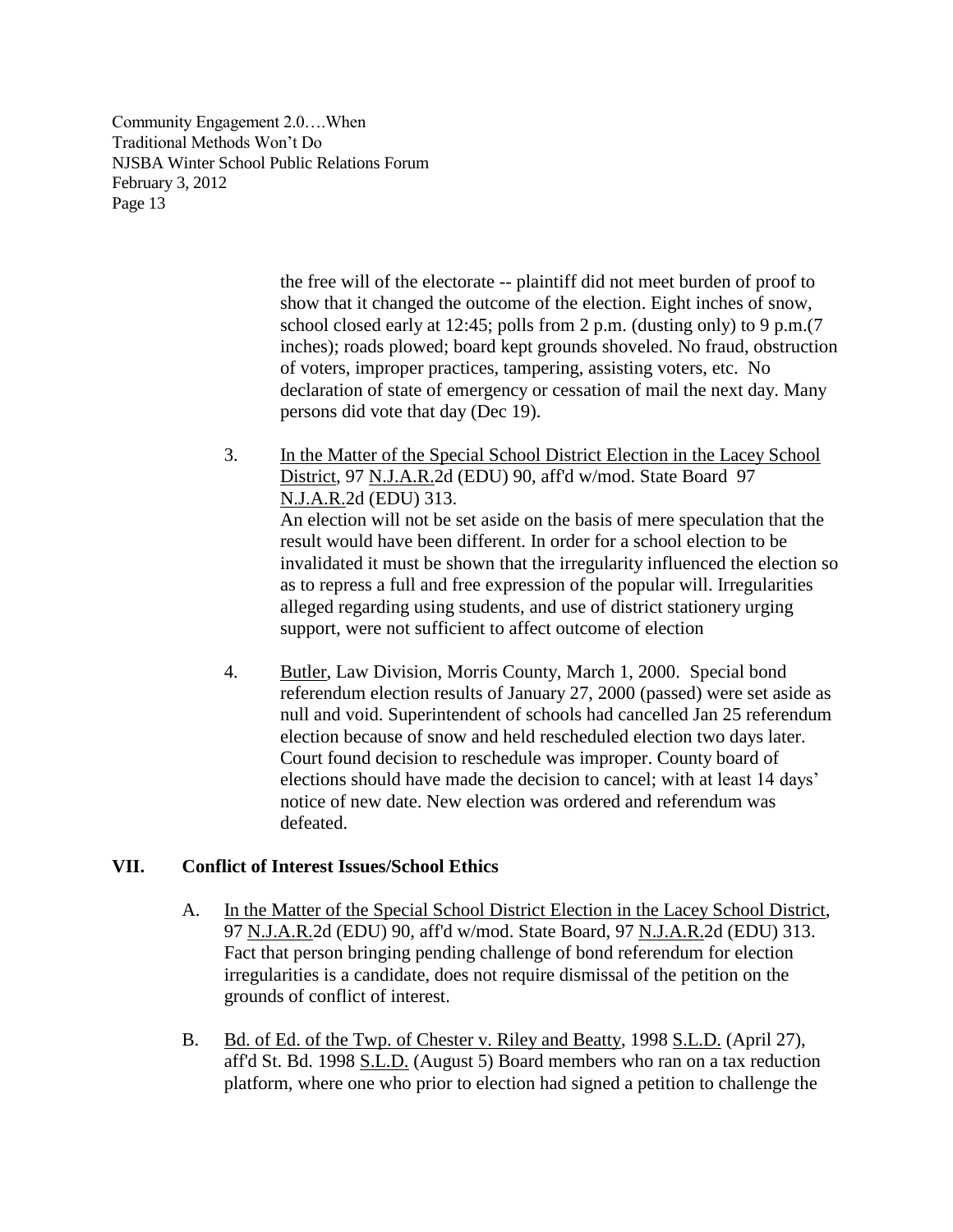> referendum, and the other had financed the petition, did not have a direct or indirect in a claim by participating in discussion and votes involving the pending challenge of the \$8.4 million referendum or the vote on short-term financing bond anticipation notes (no showing they would benefit in a substantial and material way.) They were not disqualified from serving on the board. However, could be ethical issues for jurisdiction of SEC.

- C. Bd. of Ed. of the Twp. of Chester v. Riley and Beatty, School Ethics Commission complaint dismissed C12-98, June 23, 1998. No financial/personal interest that would reasonably be expected to impair board members' objectivity any more than would be expected to accrue to any other member of that group (taxpayers.)
- D. (02:Nov. 4, Gallagher) Violation of the School Ethics Act, N.J.S.A. 18A:12-24(b) and (e). Board member who was helping another board member's campaign for election to borough council, tacitly participated in soliciting a political contribution from a school board vendor's employee, with veiled threat that if the vendor made no contribution the vendor's service contract would not be renewed. Constituted an attempt to use his position to secure unwarranted privileges for others and soliciting a campaign contribution with knowledge that the contribution was given to influence the board member's official duties. Commissioner accepted SEC's recommendation of censure. Board member who was campaigning would have been removed if he had not already resigned.
- E. (02:Dec. 16, Shepherd) Commissioner upholds settlement between Ethics Commission and board member that requires censure of board member who violated N.J.S.A. 18A:12-24(b) by posting flyers supporting his reelection in the school's administrative office (using official position to secure an unwarranted advantage/privilege.)
- F. (05:March 23, Quinn) Board member violated N.J.S.A. 18A:12-24.1(e) of the Code of Ethics for School Board Members, when she printed and distributed a flier during her reelection campaign which contained incomplete fiscal information regarding the board's budget -- gave the impression that the tax increase was greater than it was -- compromising the board's ability to pass its budget. SEC recommended the penalty of censure because the public should be aware that the board member provided incomplete information regarding the potential tax increase.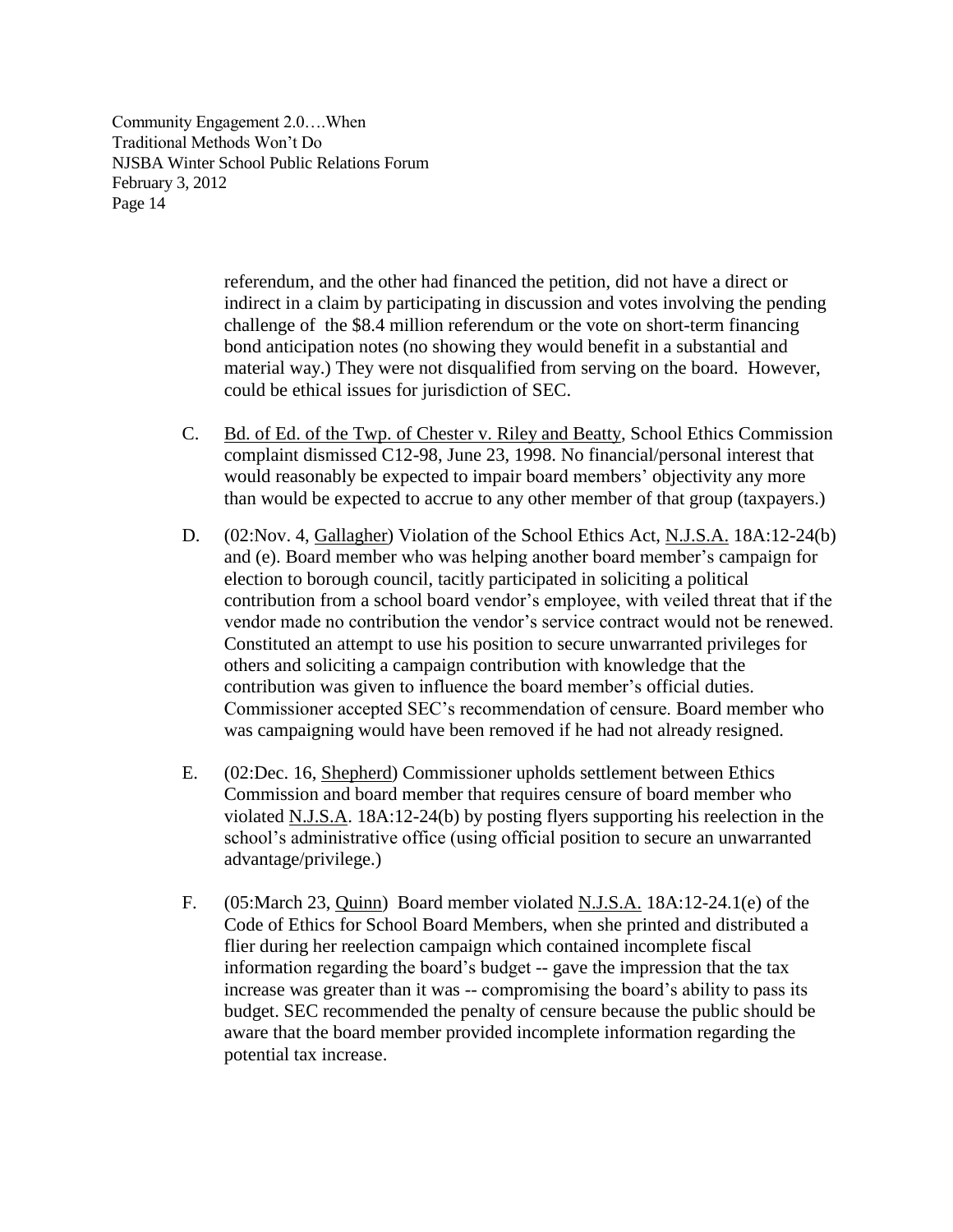- G. [A03-07](http://www.state.nj.us/education/legal/ethics/advisory/a03-07.pdf)**.** The SEC clarified more general advice given in A02-06 and advised that a board member will not violate N.J.S.A. 18A:12-24.1(e) or (g) by sending a letter to the editor expressing his opinion about the budget as long as, in the letter, he identifies himself as a board member, indicates that the letter is neither authorized by nor written on behalf of the board, provides accurate information that is not confidential, and ensures that his private action does not compromise the board. (Note that letters from board of education members in their individual capacity criticizing or supporting the budget does not violate Citizens -- no expenditure of public money)
- H. SEC found no probable cause to credit allegations that board member, who was also a candidate for board office, used his official position to secure unwarranted privileges or advantages in violation of *N.J.S.A.* 18A:12-24(b) where board member/candidate used the district's automated call system to remind voters to vote on election day. Discenza v. Quist, SEC 2008:August 26.
	- I. SEC found that probable cause did not exist to credit allegations that board member violated N.J.S.A. 18A:12-24.1(b) by using his board position to secure unwarranted advantages. Board member issued press release immediately prior to the annual school election, however the press release did not speak to the board member's candidacy for office. LiaBraaten v. Emory, SEC, 2009:April 28.
	- J. Board member is reprimanded for posting online "private" information about Mayor's children who attended the district's schools – to which he had access by virtue of his position as a school board member – about the mayor to discredit him before the election to the benefit of the mayor's opponent, for whom the respondent served as campaign manager. [Ybarra,](http://www.nj.gov/education/legal/ethics/2009/C20-09.pdf) Commr., 2009:Dec.14.
	- K. SEC dismisses allegations against CSA for violations of N.J.S.A. 18A-12-24(b), (c) and (f) no showing that former principal who subsequently became the CSA, used or attempted to use, her former position as a principal to secure an unwarranted advantage for herself or others when she campaigned in her private capacity for several board members up for election. Nor did the record demonstrate that she used her principal's position to effectuate the hiring of a board member's sister-in-law. SEC dismisses allegations against board members for violations of N.J.S.A. 18A:12-24.1(b), (e) (f) and (h) as the record did not establish that any board member made a decision contrary to the educational welfare of students when hiring the principal as the CSA in light of the interview